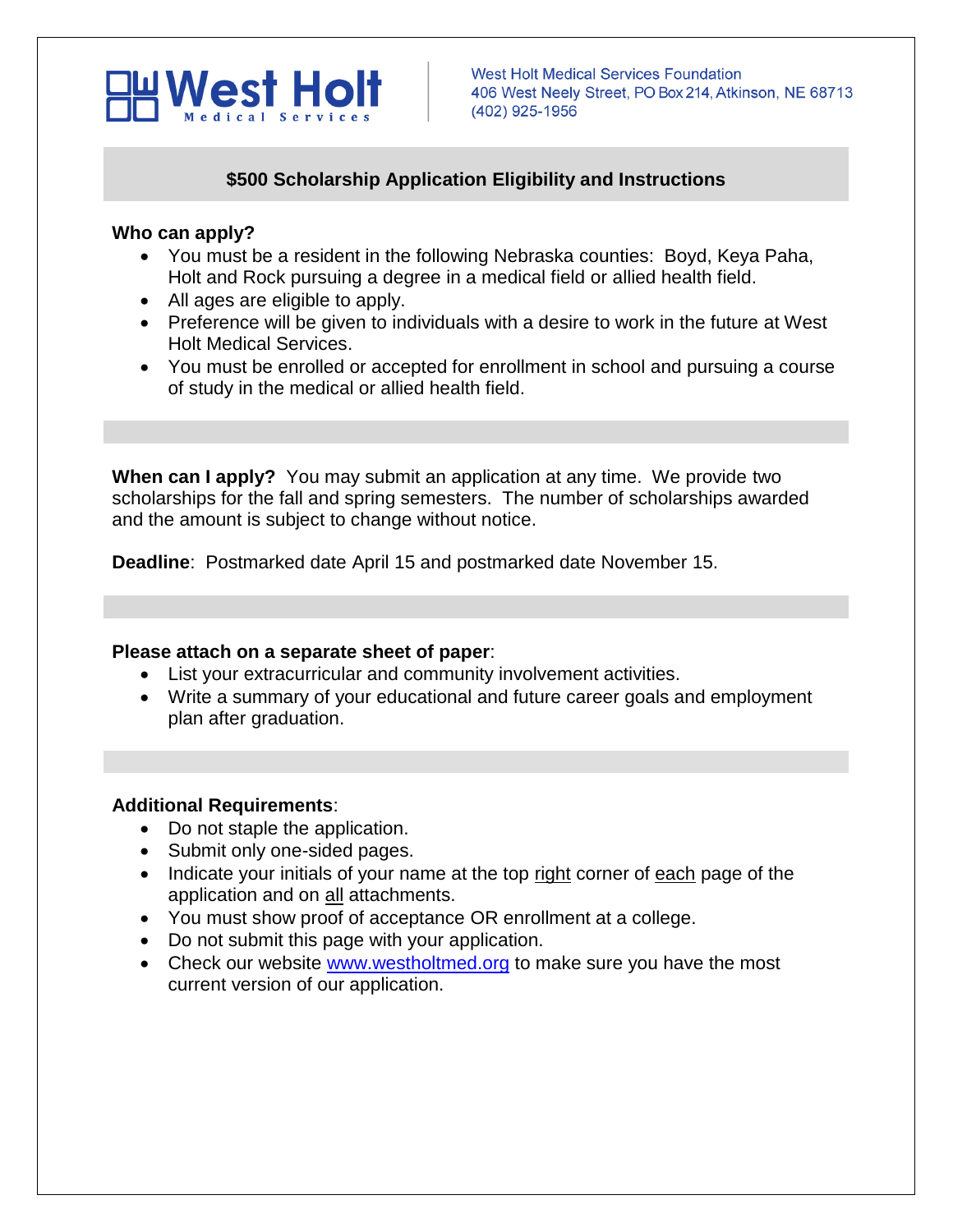# **West Holt Medical Services Foundation \$500 Scholarship Application – Page 1 of 2**

| Date:                  |                                                                                                                                                                                                                               |                                             |                     |
|------------------------|-------------------------------------------------------------------------------------------------------------------------------------------------------------------------------------------------------------------------------|---------------------------------------------|---------------------|
| Name:                  |                                                                                                                                                                                                                               |                                             |                     |
|                        | <b>First Name</b>                                                                                                                                                                                                             | Middle Name                                 | Last Name           |
|                        | Last four digits of your social security number:                                                                                                                                                                              |                                             |                     |
| Address:               |                                                                                                                                                                                                                               |                                             |                     |
|                        | <b>Mailing Address</b>                                                                                                                                                                                                        |                                             |                     |
| City                   |                                                                                                                                                                                                                               | State                                       | Zip                 |
| Phone Number:          |                                                                                                                                                                                                                               |                                             |                     |
| Email:                 |                                                                                                                                                                                                                               |                                             |                     |
|                        |                                                                                                                                                                                                                               |                                             |                     |
|                        | (If you are a minor, please provide) Name of Applicant's Parent/Guardian:                                                                                                                                                     |                                             |                     |
|                        | (If you are a minor, please provide) Parent/Guardian's City and State of Residence:                                                                                                                                           |                                             |                     |
|                        | <b>High School Graduation Year:</b>                                                                                                                                                                                           | <u> 1989 - Jan Samuel Barbara, martin d</u> |                     |
|                        | Name of High School: We have a state of the state of the state of the state of the state of the state of the state of the state of the state of the state of the state of the state of the state of the state of the state of |                                             |                     |
|                        |                                                                                                                                                                                                                               |                                             |                     |
|                        | College you attend or plan to attend:                                                                                                                                                                                         |                                             |                     |
|                        | <b>Anticipated Graduation Date:</b>                                                                                                                                                                                           |                                             |                     |
|                        |                                                                                                                                                                                                                               |                                             |                     |
|                        | College's Financial Aid Department's Contact Information:                                                                                                                                                                     |                                             |                     |
|                        |                                                                                                                                                                                                                               |                                             |                     |
| <b>Mailing Address</b> |                                                                                                                                                                                                                               |                                             |                     |
|                        | City                                                                                                                                                                                                                          | State/ZIP                                   | <b>Phone Number</b> |
|                        |                                                                                                                                                                                                                               |                                             |                     |
|                        |                                                                                                                                                                                                                               |                                             |                     |
|                        |                                                                                                                                                                                                                               |                                             |                     |
|                        |                                                                                                                                                                                                                               |                                             |                     |
|                        |                                                                                                                                                                                                                               |                                             |                     |